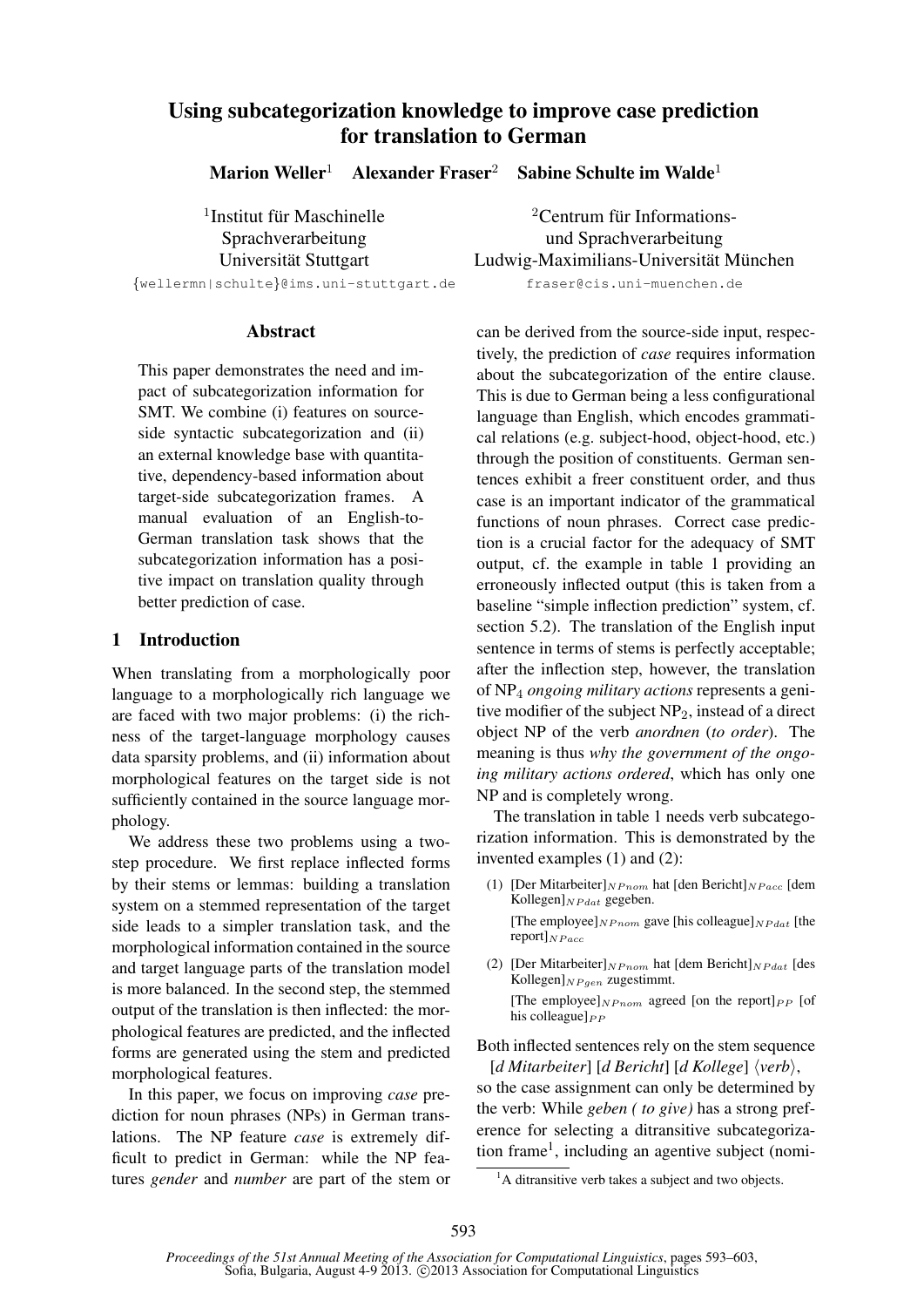| input | [why] <sub>1</sub> [the government] <sub>2</sub> [ordered] <sub>3</sub> [the ongoing military actions] <sub>4</sub>                                  |
|-------|------------------------------------------------------------------------------------------------------------------------------------------------------|
|       | stemmed   [warum] <sub>1</sub> [d Regierung] <sub>2</sub> [d anhaltend militärisch Aktion] <sub>4</sub> [angeordnet] <sub>3</sub>                    |
|       | output   inflected   [warum] <sub>1</sub> [caregrecure] <sub>2</sub> [der anhaltenden militärischen Aktionen] <sub>4</sub> [angeordnet] <sub>3</sub> |

Table 1: Example for case confusion in SMT output when using a simple prediction system.

native case), a benefactive (dative case) and a patient (accusative case), *zustimmen (to agree)* has a strong preference for only selecting an agentive subject (nominative case) and an indirect object theme (dative case). So in the latter case the NP [*d Kollege*] cannot receive case from the verb and is instead the genitive modifier of the dative NP.

While for examples (1) and (2) knowledge about the syntactic verb subcategorization functions is sufficient to correctly predict the NP cases, examples (3) to (6) require subcategorization information at the syntax-semantic interface.

- (3) [Der Mitarbeiter] $_{NPnom}$  hat [dem Kollegen] $_{NP dat}$ [den Bericht] $_{NP$ acc gegeben.
- (4) [Der Mitarbeiter] $NP_{nom}$  hat [den Bericht] $NP_{acc}$  [dem Kollegen] $_{NP dat}$  gegeben.
- (5) [Dem Kollegen] $_{NP dat}$  hat [der Mitarbeiter] $_{NPnom}$ [den Bericht] $_{NP$ acc gegeben.
- (6) [Den Bericht] $NP_{acc}$  hat [der Mitarbeiter] $NP_{nom}$  [dem Kollegen] $_{NP dat}$  gegeben.

In all four examples, the verb and the participating noun phrases *Mitarbeiter (employee)*, *Kollege (colleague)* and *Bericht (report)* are identical, and the noun phrases are assigned the same case. However, given that the stemmed output of the translation does not tell us anything about case features, in order to predict the appropriate cases of the three noun phrases, we either rely on ordering heuristics (such that the nominative NP is more likely to be in the beginning of the sentence (the German *Vorfeld*) than the accusative or dative NP, even though all three of these would be grammatical), or we need fine-grained subcategorization information beyond pure syntax. For example, both *Mitarbeiter* and *Kollege* would satisfy the agentive subject role of the verb *geben* better than *Bericht*, and *Bericht* is more likely to be the patient of *geben*.

The contribution of this paper is to improve the prediction of case in our SMT system by implementing and combining two alternative routes to integrate subcategorization information from the syntax-semantic interface: (i) We regard the translation as a function of the source language input, and project the syntactic functions of the English nouns to their German translations in the

SMT output. This subcategorization model is necessary when there are several plausible solutions for the syntactic functions of a noun in combination with a verb. For example, both *Mitarbeiter* and *Kollege* are plausible subjects and direct objects of the verb *geben*, so the information about these nouns' roles in the input sentence allows for disambiguation. (ii) The case of an NP is derived from an external knowledge base comprising quantitative, dependency-based information about German verb subcategorization frames and noun modification. The verb subcategorization information is not restricted to syntactic noun functions but models association strength for verb– noun pairs with regard to the entire subcategorization frame plus the syntactic functions of the nouns. For example, the database can tell us that while the verb *geben* is very likely to subcategorize a ditransitive frame, the verb *zustimmen* is very likely to subcategorize only a direct object, next to the obligatory subject (subcat frame prediction). Furthermore, we can retrieve the information that the noun *Bericht* is less likely to appear as subject of *geben* than the nouns *Mitarbeiter* and *Kollege* (verb–noun subcat case prediction). And we can look up that the noun *Aktion* is very unlikely to be a genitive modification of *Regierung* (cf. table 1), while *Kollege* is a plausible genitive modification of *Bericht* (noun–noun modification case prediction, cf. example (2)).

In summary, model (i) applies when there are no obvious preferences concerning verb–noun subcategorization or noun–noun modification. Model (ii) predicts case relying on the subcategorization and modification preferences. The combination of our two models approaches a simplified level of semantic role definition but only relies on dependency information that is considerably easier and cheaper to define and obtain than a very high quality semantic parser and/or a corpus annotated with semantic role information. Integrating semantic role information into SMT has been demonstrated by various researchers to improve translation quality (cf. Wu and Fung (2009a), Wu and Fung (2009b), Liu and Gildea (2008), Liu and Gildea (2010)). Our approach is in line with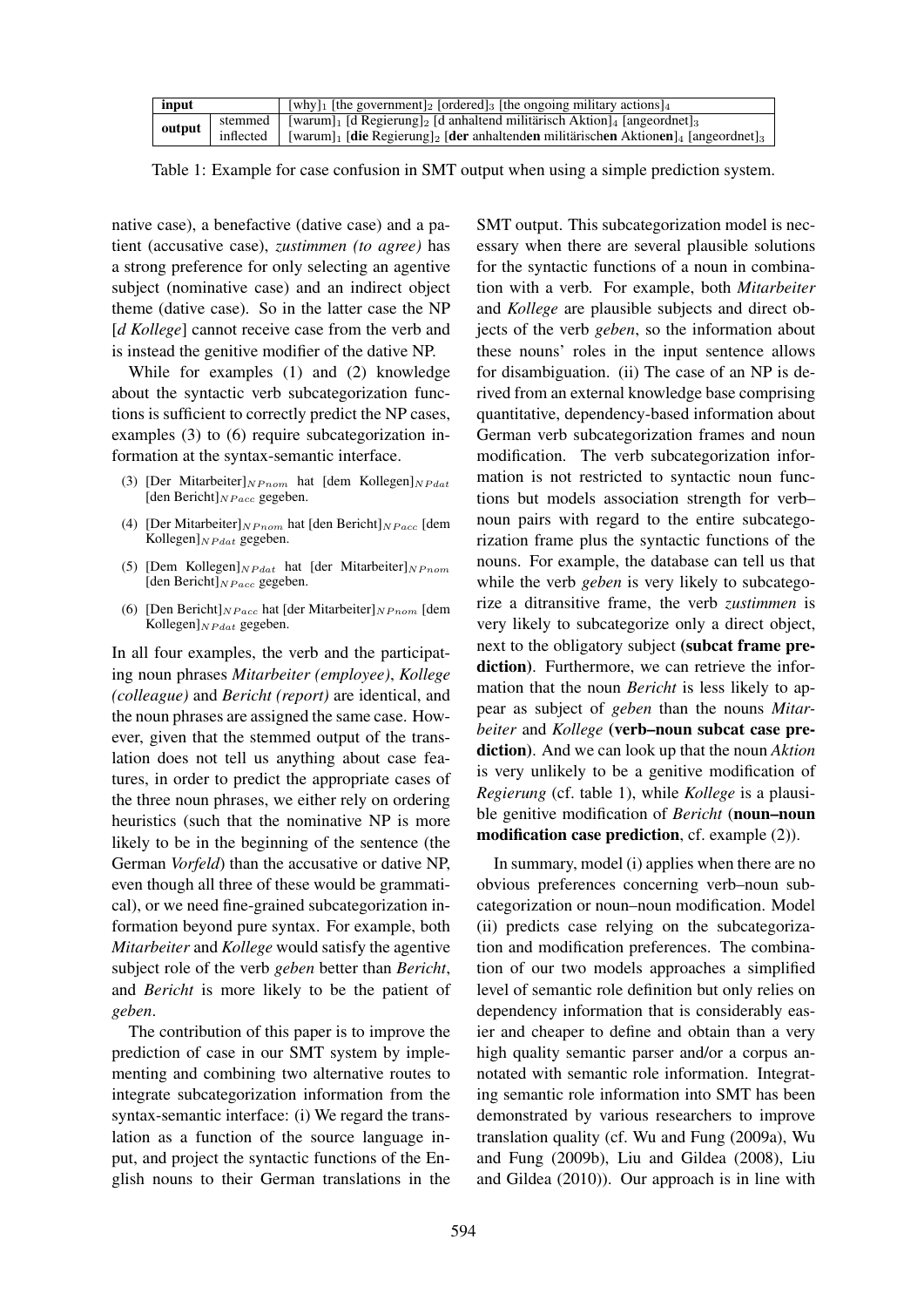Wu and Fung (2009b) who demonstrated that on the one hand 84% of verb syntactic functions in a 50-sentence test corpus projected from Chinese to English, and that on the other hand about 15% of the subjects were not translated into subjects, but their semantic roles were preserved across language. These two findings correspond to the expected uses of our models (i) and (ii), respectively.

### 2 Previous work

Previous work has already introduced the idea of generating inflected forms as a post-processing step for a translation system that has been stripped of (most) target-language-specific features. Toutanova et al. (2008) and Jeong et al. (2010) built translation systems that predict inflected word forms based on a large array of morphological and syntactic features, obtained from both source and target side. Kholy and Habash (2012) and Green and DeNero (2012) work on English to Arabic translation and model gender, number and definiteness, focusing primarily on improving fluency.

Fraser et al. (2012) used a phrase-based system to transfer stems and generated inflected forms based on the stems and their morphological features. For case prediction, they trained a CRF with access to lemmas and POS-tags within a given window. We re-implemented the system by Fraser et al. as a hierarchical machine translation system using a string-to-tree setup. In contrast to the flat phrase-based setting of Fraser et al. (2012), syntactic trees on the SMT output allow us to work with verb–noun structures, which are relevant for case prediction. While the CRF used for case prediction in Fraser et al. (2012) has access to lexical information, it is limited to a certain window size and has no direct information about the relation of verb–noun pairs occurring in the sentence. Using a window of a limited size is particularly problematic for German, as there can be large gaps between the verb and its subcategorized nouns; introducing information about the relation of verbs and nouns helps to bridge such gaps. Furthermore, that model was not able to make effective use of source-side features.

One of the objectives of using an inflection prediction model is morphologically well-formed output. Kirchhoff et al. (2012) evaluated user reactions to different error types in machine translation and came to the result that morphological

well-formedness has only a marginal impact on the comprehensibility of SMT output in the case of English-Spanish translation. As already discussed, German *case* is essential to the meaning of the sentence, so this result will not hold for German output.

## 3 Translation pipeline

This section presents an overview of our two-step translation process. In the first step, English input is translated to German stems. In the second step, morphological features are predicted and inflected forms are generated based on the word stems and the morphological features. In subsections 3.1 to 3.4, we present the simple version of the inflection prediction system; our new features are described in sections 4.2 and 4.3.

### 3.1 Stemmed representation/feature markup

We first parse the German side of the parallel training data with BitPar (Schmid, 2004). This maps each surface form appearing in normal text to a stem and morphological features (case, gender, number). We use this representation to create the stemmed representation for training the translation model. With the exception of stem-markup (discussed below), all morphological features are removed from the stemmed representation. The stem markup is used as part of the input to the feature prediction; the basic idea is that the given feature values are picked up by the prediction model and then propagated over the phrase.

Nouns, as the head of NPs and PPs, are annotated with *gender* and *number*. We consider gender as part of the stem, whereas the value for number is derived from the source-side: if marked for number, singular/plural nouns are distinguished during word alignment and then translated accordingly. Prepositions are also annotated with case; many prepositions are restricted to only one case, some are ambiguous and allow for either *dative* or *accusative*. Other words which are subject to feature prediction (e.g. adjectives, articles) are reduced to their stems with no feature markup, as are all remaining words. As sole exception, we keep the inflected forms of verbs (verbal inflection is not modelled). In addition to the translation model, the target-side language model, as well as the reference data for parameter tuning use this representation.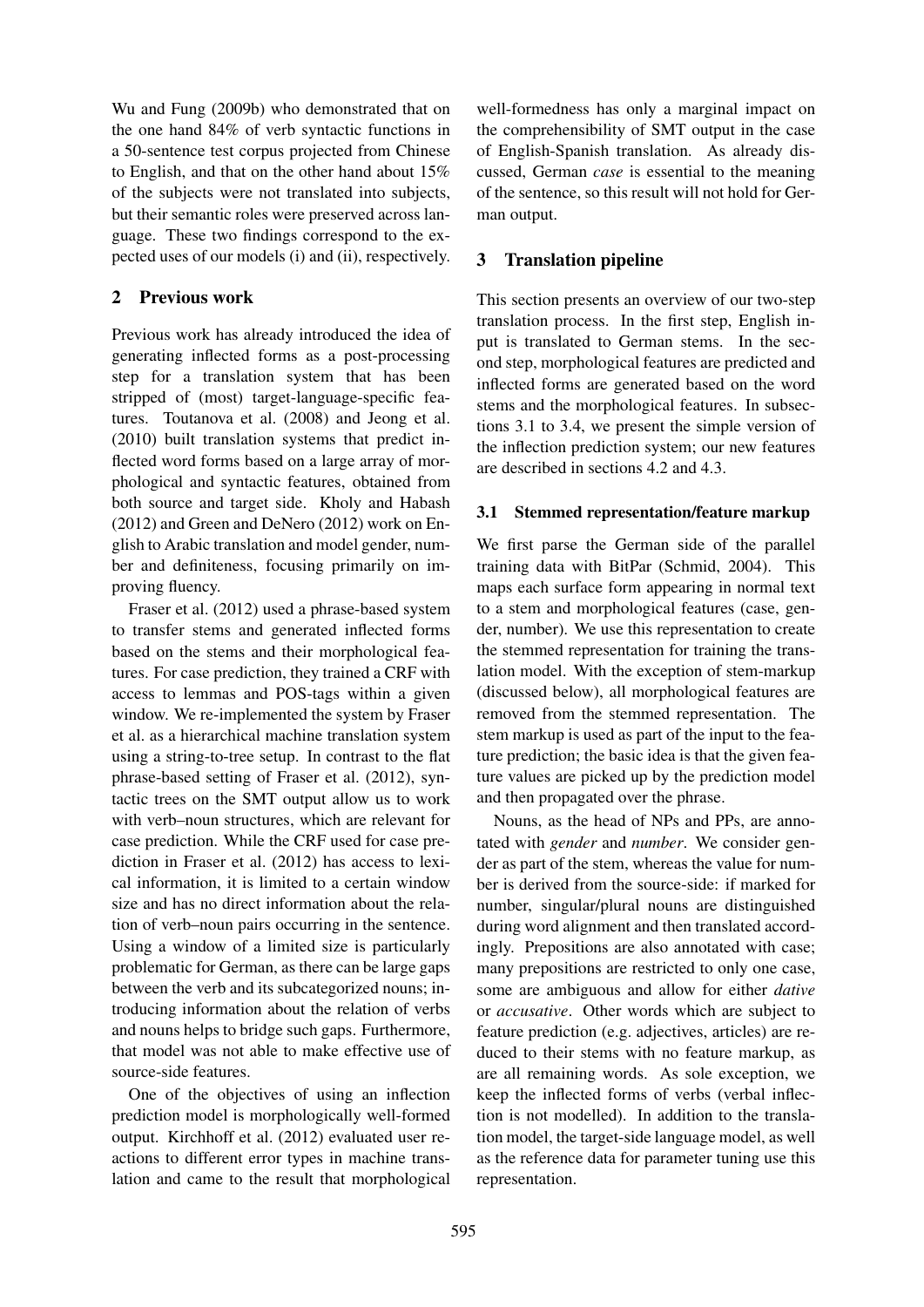#### 3.2 Building a stemmed translation model

We use a hierarchical translation system. Instead of translating phrases, a hierarchical system extracts translation rules (Galley et al., 2004) which allow the decoder to provide a tree spanning over the translated sentence. In order to avoid sparsity during rule extraction, we use a string-to-tree setup, where only the target-side part of the data is parsed. Translation rules are of the following form:

 $[X]_1$  allows  $[X]_2 \rightarrow [NP]_1$   $[NP]_2$  erlaubt  $[X]_1$  allows  $[X]_2 \rightarrow [NP]_1$  erlaubt  $[NP]_2$ This example illustrates how rules can cover the different word ordering possibilities in German.

PP nodes are annotated with their respective case, as well as with the lemma of the preposition they contain. In our experiments, this enriched annotation has small improvements over the simpler setting with only head categories (details omitted). This outcome, in particular that adding the lemma of the preposition to the PP node helps to improve translation quality, has been observed before in tree restructuring work for improving translation (Huang and Knight, 2006).

### 3.3 Feature prediction and generation of inflected forms

In this section we discuss our focus, which is prediction of case, but also the prediction of number, gender and strong/weak adjectival inflection. The latter feature is German-specific; its values<sup>2</sup> (strong/weak) depend on the combination of the other features, as well as on the type of determiner (e.g. definite/indefinite/none).

Morphological features are predicted on four separate CRF models, one for each feature. The models for case, number and gender are independent of another, whereas the model for adjectival inflection requires information about these features, and is thus the last one to be computed, taking the output of the 3 other models as part of its input. In contrast, the adjectival inflection model in Fraser et al. (2012) is independent from the other features. Each model has access to stems, POS-tags and the feature to be modelled within a window of four positions to the right and the left of the current position<sup>3</sup>.

Table 2 illustrates the different steps of the inflection process: the markup (number and gender on nouns) in the stemmed output of the SMT system is part of the input to the respective feature prediction. For gender and number, the values given on the stems of the nouns are then propagated over the phrase. While the case of prepositional phrases is determined by the case annotation on prepositions, the case of nominal phrases is computed only based on the respective contexts. After predicting all morphological features, the information required to generate inflected forms is complete: based on the stems and the features, we use the morphological tool SMOR (Schmid et al., 2004) for the generation of inflected forms.

One general problem with feature-prediction is that the ill-formed SMT output is not well represented by the training data which consists of wellformed sentences. This problem was also mentioned by Stymne and Cancedda (2011) and Kholy and Habash (2012). They deal with this problem by translating the training data and annotating it with the respective features, and then adding this new data set to the original training data. As this method comes with its own problems, such as transferring the morphological annotation to not necessarily isomorphically translated text, we do not use translated data as part of the training data. Instead, we limit the power of the CRF model through experimenting with the removal of features, until we had a system that was robust to this problem.

### 3.4 Dealing with word formation issues

To reduce data sparsity, we split portmanteau prepositions. Portmanteaus are compounds of prepositions and articles, e.g. *zur = zu der* (*to the*). Being components of nominal phrases, they have to agree in all morphological features with the rest of the phrase. As only some combinations of articles and prepositions can form a portmanteau, the decision of whether to merge prepositions and articles is made after feature prediction. Since our focus is case prediction, we do not do special modelling of German compounds.

### 4 Using subcategorization information

Within the area of (automatic) lexical acquisition, the definition of lexical verb information has been a major focus, because verbs play a central role for the structure and the meaning of sentences and

<sup>&</sup>lt;sup>2</sup>Note that the values for strong/weak inflection are not always the same over the phrase, but follow a certain pattern depending on the settings of case, number and gender.

<sup>&</sup>lt;sup>3</sup>Preliminary experiments showed that larger windows do not improve translation quality.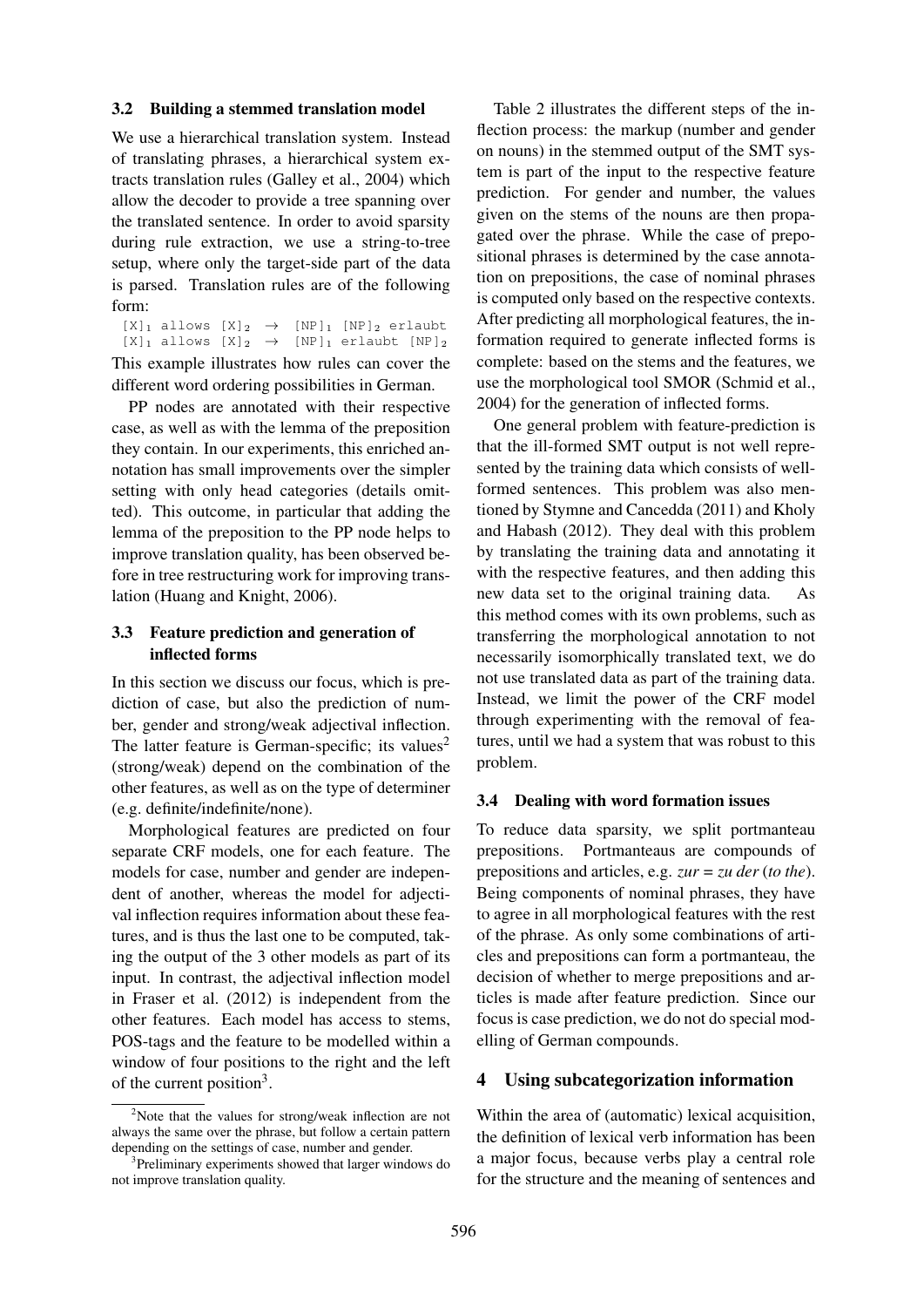| <b>SMT</b> output                        | predicted features | inflected forms | gloss          |
|------------------------------------------|--------------------|-----------------|----------------|
| beeinflussen <vvfin></vvfin>             |                    | beeinflussen    | influence      |
| d < ART                                  | Fem.Acc.Sg.St      | die             | <sub>the</sub> |
| politisch <adj></adj>                    | Fem.Acc.Sg.Wk      | politische      | political      |
| Stabilität <nn><fem><sg></sg></fem></nn> | Fem.Acc.Sg.Wk      | Stabilität      | stability      |

Table 2: Overview of the inflection process: the stem markup is highlighted in the SMT output.

discourse. On the one hand, this has led to a range of manually or semi-automatically developed lexical resources focusing on verb information, such as the Levin classes (Levin, 1993), VerbNet (Kipper Schuler, 2006), FrameNet<sup>4</sup> (Fillmore et al., 2003), and PropBank (Palmer et al., 2005). On the other hand, we find automatic approaches to the induction of verb subcategorization information at the syntax-semantics interface for a large number of languages, e.g. Briscoe and Carroll (1997) for English; Sarkar and Zeman (2000) for Czech; Schulte im Walde (2002a) for German; Messiant (2008) for French. This basic kind of verb knowledge has been shown to be useful in many NLP tasks such as information extraction (Surdeanu et al., 2003; Venturi1 et al., 2009), parsing (Carroll et al., 1998; Carroll and Fang, 2004) and word sense disambiguation (Kohomban and Lee, 2005; Mc-Carthy et al., 2007).

### 4.1 Extracting subcategorization information

As described in the introductory section, we make use of two<sup>5</sup> major kinds of subcategorization information. Verb–noun tuples referring to specific syntactic functions within verb subcategorization (verb–noun subcat case prediction) are integrated with an associated probability for *accusative* (direct object), *dative* (indirect object) and *nominative* (subject).<sup>6</sup> Further to the subject and object noun phrases, the subcategorization information provides quantitative triples for verb–preposition–noun pairs, thus predicting the case of NPs within prepositional phrases (we do this only when the prepositions are ambiguious, i.e., they could subcategorize either a dative or an accusative NP). In addition to modelling subcategorization information, it is also important to differentiate between subcategorized noun phrases (such as object or subject), and noun phrases

|             | <b>V-SUBJ</b> | $V-OBJ_{Acc}$ | $V-OBJ_{Dat}$ |
|-------------|---------------|---------------|---------------|
| EP          | 454,350       | 332,847       | 53.711        |
| <b>HGC</b>  | 712,717       | 329,830       | 160,377       |
| <b>Both</b> | 1,089,492     | 607.541       | 206,764       |

Table 3: Number of verb-noun types extracted from Europarl (EP) and newspaper data (HGC).

that modify nouns(noun–noun modification case prediction). Typically, these NP modifiers are genitive NPs. To this end, we integrate noun- $\text{noun}_{Gen}$  tuples with their respective frequencies. These preferences for a certain function (i.e. subject, object or modifier) are passed on to the system at the level of nouns and integrated into the CRF through the derived probabilities.

The tuples and triples are obtained from dependency-parsed data by extracting all occurrences of the respective relations; table 3 gives an overview of the number of extracted tuple types. For the subcategorization information, the verbnoun tuples (verb-subject, verb-object $_{Acc}$ , verbobject $_{Dat}$ ) are then grouped as follows:

| tuple                                   | gloss                  | Acc | $\cdots$ Dat $\cdots$ | <b>Nom</b> |
|-----------------------------------------|------------------------|-----|-----------------------|------------|
| Schema <sub>N</sub> folgen <sub>V</sub> | $\vert$ pattern follow |     | 322                   | 19         |

We compute the probabilities for the verb-noun tuple to occur in the respective functions based on the relative frequencies. In the case of  $Schema_N$ *folgeny*, we find that the function of *Schema* as dative object is predominant (*to follow a pattern*), but it can also occur in the subject position (*the pattern follows*). The fact that two functions are possible for this noun are reflected in their probabilities. The probabilities are discretized into 5 buckets (B<sub>p=0</sub>, B<sub>0<p≤0.25</sub>, B<sub>0.25<p≤0.5</sub>, B<sub>0.5<p≤0.75</sub>,  $B_{0.75\leq v\leq 1}$ ). In contrast, noun modification in noun-noun $_{Gen}$  construction is represented by cooccurrence frequencies.<sup>7</sup>

 ${}^{4}$ Even though the FrameNets approach does not only include knowledge about verbal predicates, the actual lexicons are skewed towards verb behaviour.

 $5$ The third kind of information, subcat frame prediction is implicit, since verb–noun tuples rely on specific frames.

<sup>&</sup>lt;sup>6</sup>Genitive objects can also occur in German verb subcategorization frames, but this is extremely rare and verb-specific and thus not considered in our model.

 $7$ The frequencies are bucketed to the powers of ten, i.e.  $f = 1, 2 \le f \le 10, 11 \le f \le 100$ , etc. and also  $f = 0$ : this representation allows for a more fine-grained distinction in the low-to-mid frequency range, providing a good basis for the decision of whether a given noun-noun pair is a true noun-noun $_{Gen}$  structure or just a random co-occurrence of two nouns.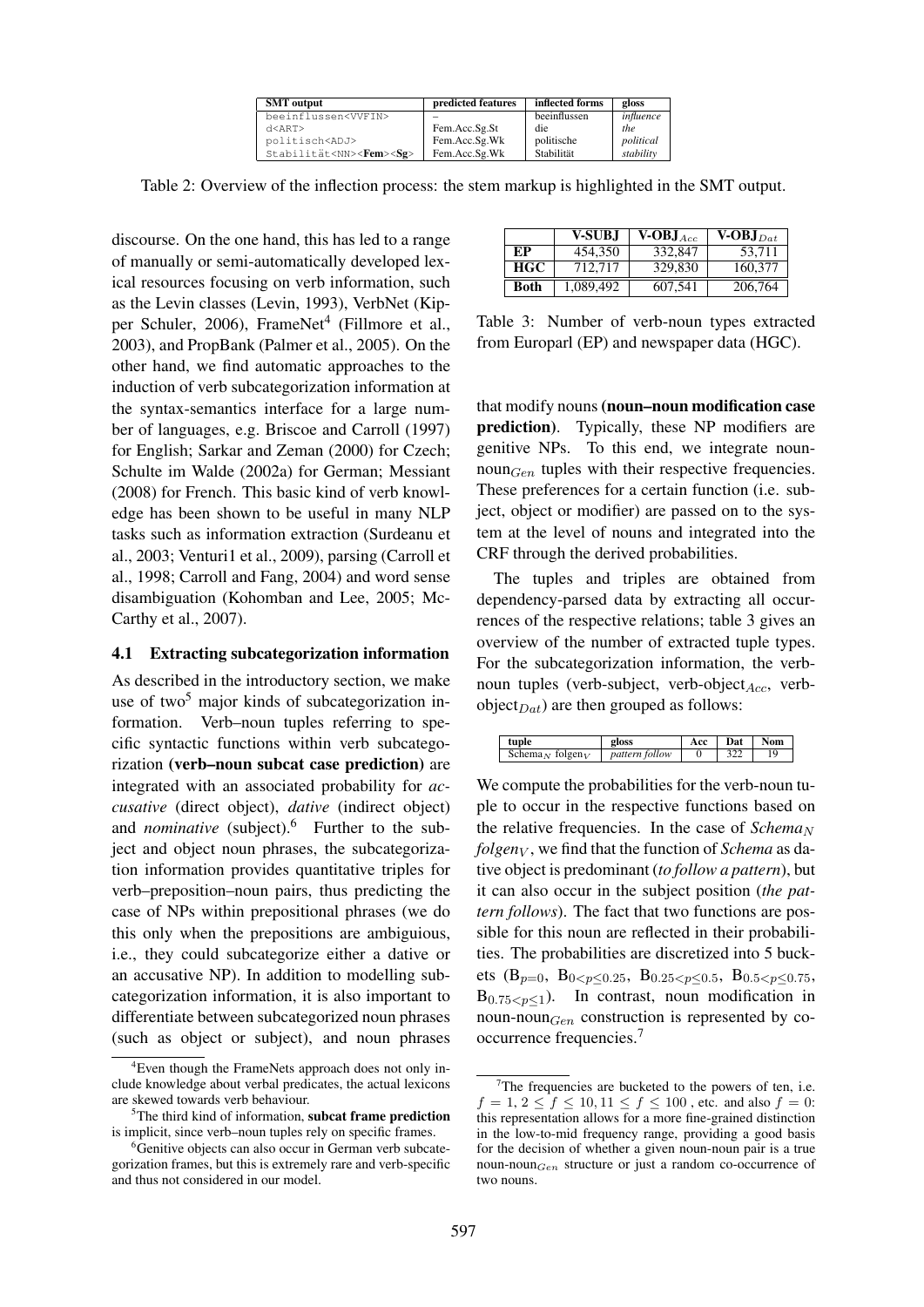|                | <b>Gloss</b> | <b>Stem</b>              | Tag          | Acc  | Dat  | Nom  | Verb     | Gen | N1                   | Gold |
|----------------|--------------|--------------------------|--------------|------|------|------|----------|-----|----------------------|------|
|                | companies    | Unternehmen <nn></nn>    | NN           | 0.00 | 0.00 | 1.00 | erhalten |     |                      | Nom  |
|                | should       | sollten <vvfin></vvfin>  | <b>VVFIN</b> |      |      |      |          |     |                      |      |
|                | financial    | finanziell <adj></adj>   | ADJ          | -    |      |      |          |     |                      | Acc  |
| $\overline{4}$ | funding      | Mittel <nn></nn>         | <b>NN</b>    | 00.1 | 0.00 | 0.00 | erhalten |     |                      | Acc  |
|                | for          | für APPR <acc></acc>     | PRP          |      |      |      |          |     |                      |      |
| 6              | the.         | d < ART                  | ART          |      |      |      |          |     |                      | Acc  |
|                | introduction | Einführung <nn></nn>     | <b>NN</b>    |      |      |      |          |     |                      | Acc  |
| 8              | new          | neu <adj></adj>          | ADJ          | -    |      |      |          |     |                      | Gen  |
| 9              | technologies | Technologie <nn></nn>    | <b>NN</b>    |      |      |      |          | 100 | Einführung <nn></nn> | Gen  |
| 10             | obtain       | erhalten <vvinf></vvinf> | <b>VVINF</b> |      |      |      |          |     |                      |      |

Table 4: Adding subcategorization information into SMT output. (EN input: *companies should obtain financial funding for the introduction of new technologies*). On the right, the correct labels are given.

#### 4.2 Integrating subcategorization knowledge

There are two possibilities to integrate subcategorization information into the case prediction model: (i) It can be integrated into the data set using the tree-structure provided by the decoder. Here, verb-noun tuples are extracted from VP and S structures, and then the probabilities for the different functions are looked up. Similarly, for two adjacent NPs, the occurrence frequencies of the respective two nouns are looked up in the list of noun-noun $_{Gen}$  constructions. (ii) The subcategorization information can be integrated based on the verb-noun tuples obtained by using tuples obtained from source-side dependencies.

The classification task of the CRF consists in predicting a sequence of labels: case values for NPs/PPs or no value otherwise, cf. table 4. The model has access to the basic features *stem* and *tag*, as well as the new features based on subcategorizaion information (explained below), using unigrams within a window of up to four positions to the right and the left of the current position, as well as bigrams and trigrams for stems and tags (current item + left and/or right item).

An example for integrating subcategorization features is given in table 4. The first word *Unternehmen* (*companies*) is annotated as subject of *erhalten* (*obtain*) with probability 1, and *Mittel* (*funding*) is annotated as direct object of *erhalten* with probability 1. The word *Technologie* (*technology*) has been marked as a candidate for a genitive in a noun-noun $_{Gen}$  construction<sup>8</sup>; the co-occurrence frequency of the tuple *Einführung-Technologie* (*introduction - technology*) lies in the bucket 11. . . 100.

In addition to the probability/frequency of the respective functions, we also provide the CRF with bigrams containing the two parts of the tuple,



Figure 1: Deriving features from dependencyparsed English data via the word alignment.

i.e. verb+noun or the two nouns of possible noun- $\text{noun}_{Gen}$  constructions. As can be seen in the example in table 4, the subject (line 1) and the verb (line 10) are far apart from each other. By providing the parts of the tuple as unigrams, bigrams or trigrams to the CRF, all relevant information is available: verb, noun and the probabilities for the potential functions of the noun in the sentence. In addition to bridging the long distance between verbs and subcategorized nouns, a very common problem for German, this type of precise information also helps to close the gap between the wellformed training data and the broken SMT-output as it replaces to a certain extent the target-language context information (n-grams of stems or lemmas within a small window).

#### 4.3 Integrating source-side features

For predicting case in SMT output, information about an NP's function in the input sentence is essential. Syntax-semantic functions can be isomorphic (e.g., English subjects and objects may have the same function in a German translation), but this is not necessarily the case. Despite this, an important advantage of integrating source-side features is that the well-formed source-side text can be reliably parsed, whereas SMT output is often disfluent and cannot be reliably parsed.

The English features are obtained from dependency-parsed data (Choi and Palmer, 2012). The relevant annotation of the parser is transferred

<sup>&</sup>lt;sup>8</sup>There is no annotation on *Einführung* as the preposition *für* is always in accusative case.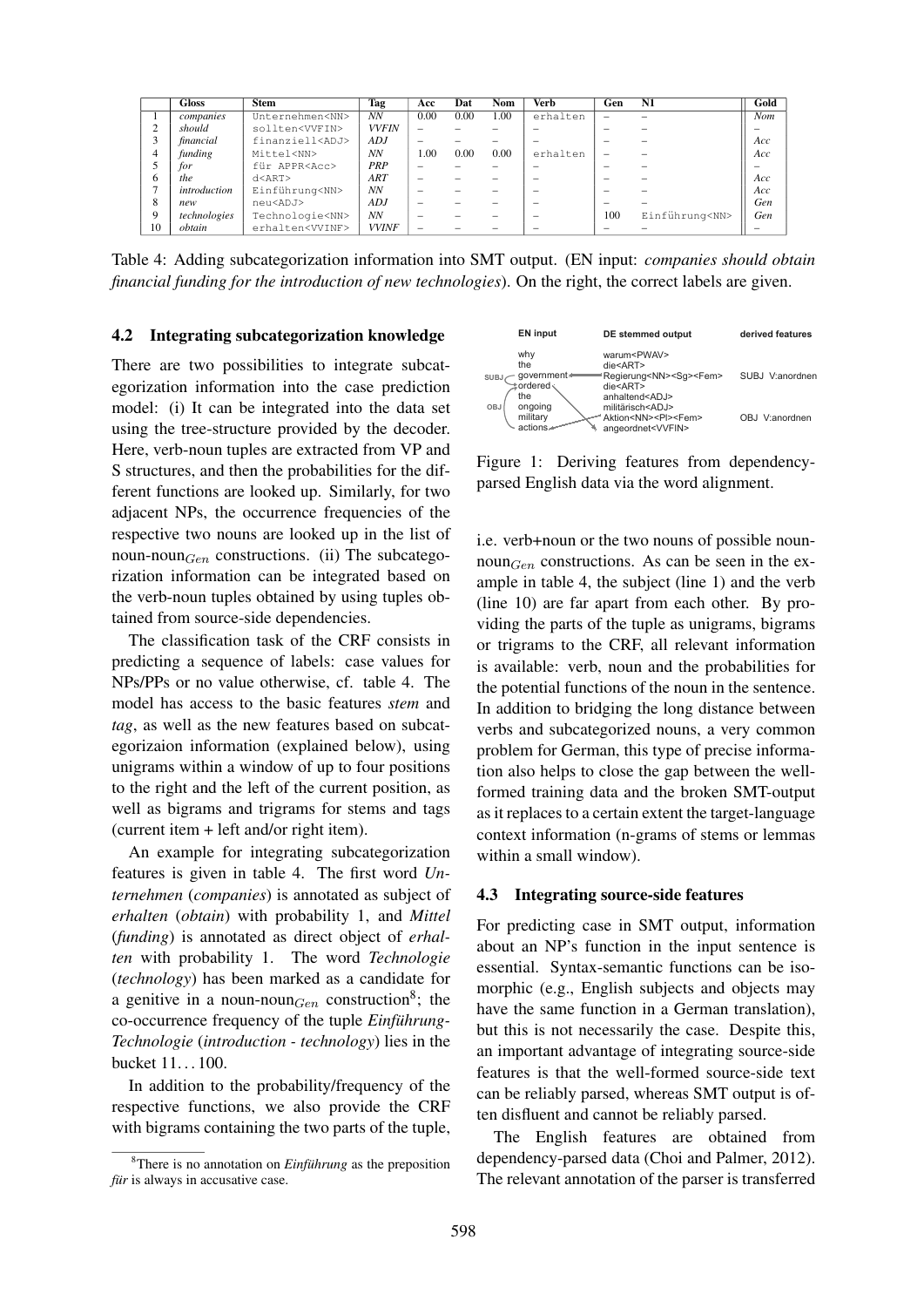to the SMT output via word alignment. We focus on English subjects, direct objects and noun-ofnoun structures (often equivalent to noun-noun $_{Gen}$ phrases on the German side): these structures are generally likely to correspond to each other within source and target language. In contrast to the subcategorization-based information, the difference between well-formed training data and disfluent SMT output tends to work to our benefit here: while the parallel sentences of the training data were manually translated with the objective to produce good target-language sentences, the syntactic structures of the source and target sentences are often diverging. In contrast, the SMT system often produces more isomorphic translations, which is helpful for annotating source-side features on the target language.

Figure 1 shows the process of integrating source-side features: for each German noun that is aligned with an English noun labelled as subject or direct object, this annotation is transferred to the target-side. Using the English dependency structures, the verb subcategorizing the respective noun is identified, and via the alignment, the equivalent German verb is obtained. Similarly, candidates for noun-noun $_{Gen}$  structures are identified by extracting and aligning English noun-of-noun phrases.

#### 5 Experiments and evaluation

In this section, we present experiments using different feature combinations. We also present a manual evaluation of our best system which shows that the new features improve translation quality.

#### 5.1 Data and experimental setup

We use the hierarchical translation system that comes with the Moses SMT-package and GIZA++ to compute the word alignment, using the "growdiag-final-and" heuristics. The rule table was computed with the default parameter setting for GHKM extraction (Galley et al., 2004) in the implementation by Williams and Koehn (2012).

Our training data contains 1,485,059 parallel sentences<sup>9</sup>; the German part of the parallel data is used as the target-side language model. The dev and test sets (1025/1026 lines) are wmt-2009-a/b.

For predicting the grammatical features, we used the Wapiti Toolkit (Lavergne et al., 2010).<sup>10</sup>

We train four CRFs on data prepared as shown in section 3. The corpora used for the extraction of subcategorization tuples were Europarl and German newspaper data (200 million words). We choose this particular data combination in order to provide data that matches the training data, as well as to add new data of the test set's domain (news). The German part of Europarl was dependencyparsed with Bohnet (2010), and subcategorization information was extracted as described in Scheible et al. (2013); the newspaper data (HGC - Huge German Corpus) was parsed with Schmid (2000), and subcategorization information was extracted as described in Schulte im Walde (2002b).

### 5.2 Results

We report results of two types of systems (table 5): first, a regular translation system built on surface forms (i.e., normal text) and second, four inflection prediction systems. The first inflection prediction system (1) uses a simple case prediction model, whereas the remaining systems are enriched with (2) subcategorization information (cf. section 4.2), (3) source-side features (cf. section 4.3), and (4) both source-side features and subcategorization information. In (2) and (4), the subcategorization information was included using tuples obtained from source-side dependencies $^{11}$ . The simple prediction system corresponds to that presented in section 3; for all inflection prediction systems, the same SMT output and models for number, gender and strong/weak inflection were used; thus the only difference with the simple prediction system is the model for case prediction.

We present three types of evaluation: BLEU scores (Papineni et al., 2001), prediction accuracy on clean data and a manual evaluation of the best system in section 5.3.

Table 5 gives results in case-insensitive BLEU. While the inflection prediction systems (1-4) are significantly<sup>12</sup> better than the surface-form system (0), the different versions of the inflection systems are not distinguishable in terms of BLEU; however, our manual evaluation shows that the new features have a positive impact on translation quality.

<sup>&</sup>lt;sup>9</sup>English/German data released for the 2009 ACL Workshop on Machine Translation shared task.

 $10$ To eliminate irrelevant features, we use L1 regulariza-

tion; the regularization parameter is optimized on held out data.

<sup>&</sup>lt;sup>11</sup>Using tuples extracted from the target-side parse tree (produced by the decoder) results in a BLEU score of 14.00.

<sup>&</sup>lt;sup>12</sup>We used Kevin Gimpel's implementation of pairwise bootstrap resampling with 1000 samples.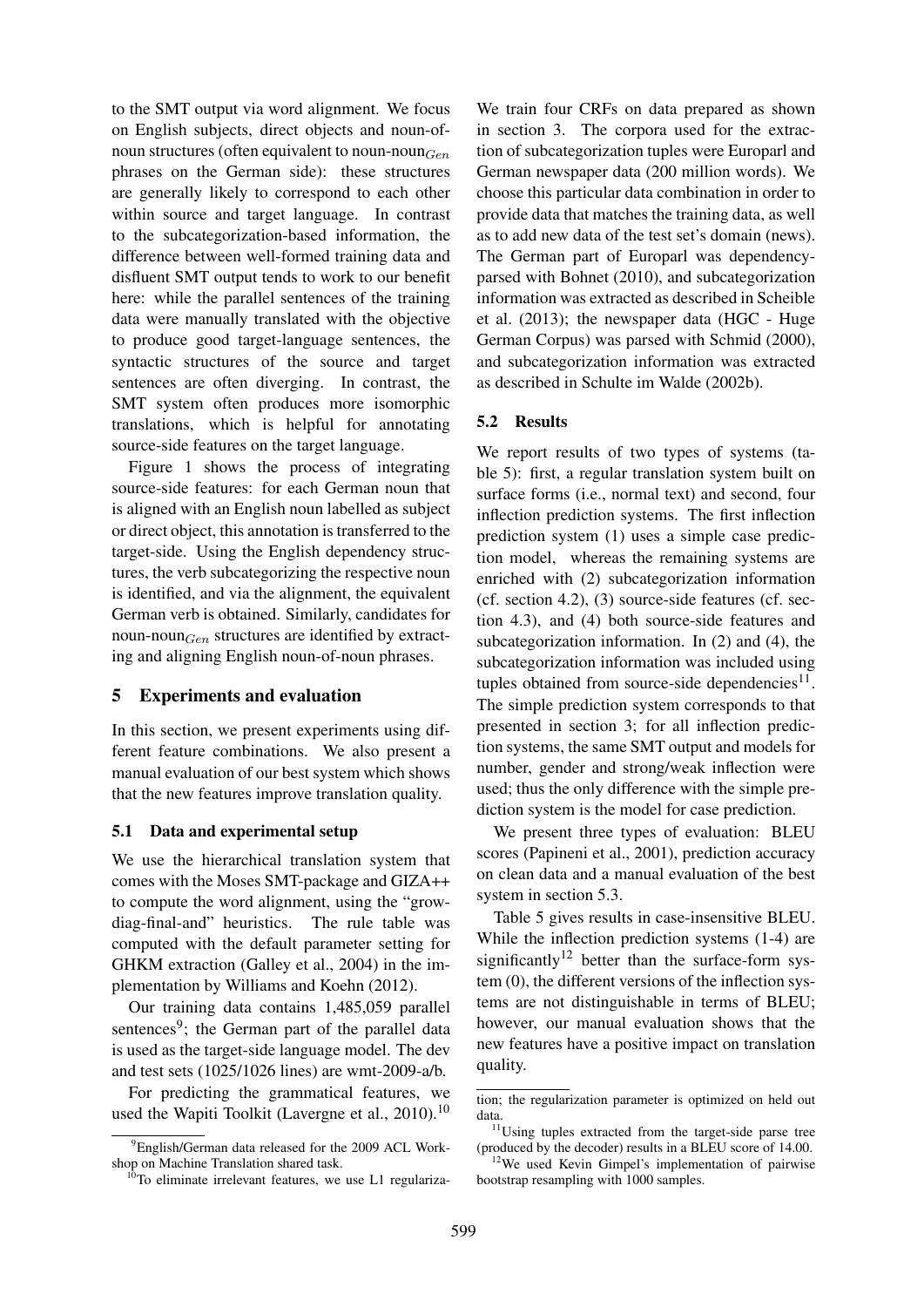|              | surface<br>system | simple<br>prediction | subcat. features<br>(tuples from EN side) | source-side<br>features | source-side<br>+ subcat. featues |
|--------------|-------------------|----------------------|-------------------------------------------|-------------------------|----------------------------------|
| <b>BLEU</b>  | 13.43             | 14.02                | 14.05                                     | 14.10                   | 14.17                            |
| <b>Clean</b> |                   | 85.05%               | 85.65%                                    | 85.61%                  | 85.81%                           |

Table 5: Results of the simple prediction vs. three systems enriched with extra features.

One problem with using BLEU as an evaluation metric is that it is a precision-oriented metric and tends to reward fluency rather than adequacy (see (Wu and Fung, 2009a; Liu and Gildea, 2010)). As we are working on improving adequacy, this will not be fully reflected by BLEU. Furthermore, not all components of an NP do necessarily change their inflection with a new case value; it might happen that the only indicator for the case of an NP is the determiner: *er sieht [den alten Mann* $N_{Pacc}$  (*he sees the old man*) vs. *er folgt*  $[\underline{dem}$  *alten Mann* $]_{NP dat}$  (*he follows the old man*). While the case marking of NPs is essential for comprehensibility, one changed word per noun phrase is hardly enough to be reflected by BLEU.

An alternative to study the effectiveness of the case prediction model is to evaluate the prediction accuracy on parsed clean data, i.e. not on SMT output. In this case, we measure (using the dev set) how often the case of an NP is predicted correctly<sup>13</sup>. In all cases, the prediction accuracy is better for the enriched systems. This shows that the additional features improve the model, but also that a gain in prediction accuracy on clean data is not necessarily related to a gain in BLEU. We observed that the more complex the model, the less robust it is to differences between the test data and the training data. Related to this problem, we observed that high-order n-gram POS/lemmabased features in the simple prediction (sequences of lemmas and tags) are given too much weight in training and thus make it difficult for the new features to have a larger impact, so we restricted the n-gram order of this type of feature to trigrams.

#### 5.3 Manual evaluation of the best system

In order to provide a better understanding of the impact of the presented features, in particular to see whether there is an improvement in adequacy, we carried out a manual evaluation comparing sys-

|     |           | enriched<br>preferred | simple<br>preferred | equal |
|-----|-----------|-----------------------|---------------------|-------|
|     | person 1  | 23                    |                     | 12    |
| (a) | person 2  | 21                    |                     |       |
|     | person 3  | 26                    | 11                  | g     |
|     | person 1  | 23                    | 5                   | 18    |
| (b) | person 2  | 21                    |                     | 14    |
|     | person 3  | 29                    | 8                   | q     |
| (C) | agreement | 17                    | າ                   |       |

Table 6: Manual evaluation of 46 sentences: without (a) and with (b) access to EN input, and the annotators' agreement in the second part (c).

tem (4) with the simple prediction system (1). From the set of different sentences between the simple prediction system and the enriched system (144 of 1026), we evaluated those where the English input sentence was between 8 and 25 words long (46 sentences in total). We specifically restricted the test set in order to provide sentences which are less difficult to annotate, as longer sentences are often very disfluent and too hard to rate. Most of the sentences in the evaluation set differ only in the realization of one NP. For comparing the two systems, the sentences were presented in random order to 3 native speakers of German.

The evaluation consists of two parts: first, the participants were asked to decide which sentence is better without being given the English input (this measures fluency). In the second part, they should to mark that sentence which better reproduces the content of the English input sentence (this measures adequacy). The test set is the same for both tasks, the only difference being that the English input is given in the second part. The results are given in table 6. Summarizing we can say that the participants prefer the enriched system over the simple system in both parts; there is a high agreement (17 cases) in decisions over those sentences which were rated as *enriched better*.

When looking at the pairwise inter-annotator agreement for the task of annotating the test-set with the 3 possible labels *enriched preferred*, *simple preferred* and *no preference*, we find that the annotators P1 and P2 have a substantial agreement

<sup>&</sup>lt;sup>13</sup>The numbers in table 5 are artificially high and downplay the difference as they also include cases which are very easy to predict, such as nouns in PPs where only one value for case is possible. We measure how many case labels were correctly predicted, not correct inflected forms.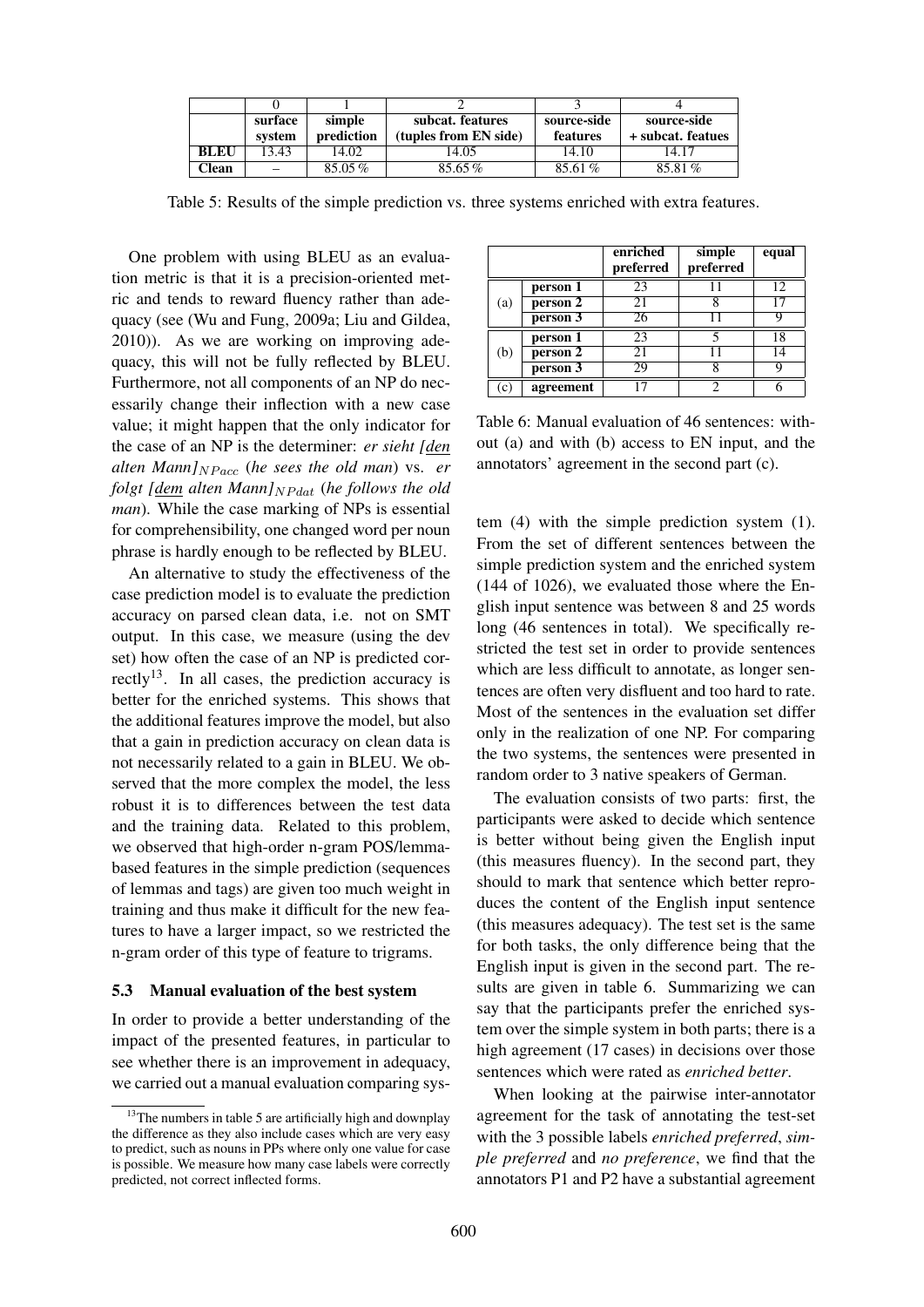| input<br>simple<br>enriched | hundreds of policemen were on alert, and [a helicopter] $_{Subi}$ circled the area with searchlights.<br>Hunderte von Polizisten auf Trab, und [einen Helikopter] Acc eingekreist das Gebiet mit searchlights.<br>Hunderte von Polizisten auf Trab, und [ein Helikopter] $_{Nom}$ eingekreist das Gebiet mit searchlights. |
|-----------------------------|----------------------------------------------------------------------------------------------------------------------------------------------------------------------------------------------------------------------------------------------------------------------------------------------------------------------------|
| input<br>simple<br>enriched | while 38 % percent put [their trust] $_{Obj}$ in viktor orbán.<br>während 38 % [ihres Vertrauens] $_{Gen}$ schenken in Viktor Orbán.<br>während 38 % [ihr Vertrauen] $_{Acc}$ schenken in Viktor Orbán.                                                                                                                    |
| input<br>simple<br>enriched | more than \$ 100 billion will enter [the monetary markets] $_{Obj}$ by means of public sales.<br>mehr als 100 Milliarden Dollar werden durch öffentlichen Verkauf [der Geldmärkte] $_{Gen}$ treten.<br>mehr als 100 Milliarden Dollar werden durch öffentlichen Verkauf [die Geldmärkte] $_{Acc}$ treten.                  |

Table 7: Output from the simple system (1) and the enriched system (4).

in terms of Kappa ( $\kappa$  = 0.6184), whereas the agreement of P3 with P1/P2 respectively leads to lower scores ( $\kappa$  = 0.4467 and  $\kappa$  = 0.3596). However, the annotators tend to agree well on sentences with the label *enriched preferred*, but largely disagree on sentences labelled as either *simple preferred* or *no preference*. The number of decisions where all three annotators agree on a label when given the English input is listed in table 6(c): for example, only two sentences were given the label *baseline is better* by all three annotators. This outcome shows how difficult it is to rate disfluent SMT output. For evaluating the case prediction system, the distinction between *enriched preferred* and *enriched dispreferred* is the most important question to answer. Redefining the annotation task to annotating only two values by grouping the labels *simple preferred* and *no preference* into one annotation possibility leads to  $\kappa = 0.7391$ ,  $\kappa = 0.4048$  and  $\kappa = 0.5652$ .

### 5.4 Examples

Table 7 shows some examples for output from the simple system and the system using source-side and subcategorization features. In the first sentence, the subject NP *a helicopter* was inflected as a direct object in the simple system, but as a subject in the enriched system, which was preferred by all three annotators. In the second sentence, the NP *their trust*, i.e. a direct object of *put*, was incorrectly predicted as genitive-modifier of *38 %* (i.e. *38 % of their trust*) in the simple system. The enriched system made use of the preference for accusative for the pair *Vertrauen schenken* (*place trust*), correctly inflecting this NP as direct object. Interestingly, only two annotators preferred the enriched system, whereas one was undecided. The third sentence illustrates how difficult it is to rate case marking on disfluent SMT output: there are two possibilities to translate *enter the money market*; the direct equivalent of the English phrase (*den Geldmarkt*<sub>Acc</sub> *betreten*), or via the use

of a prepositional phrase (*auf den Geldmarkt*<sub>Acc</sub>) *treten*: "*to step into the money market*"). The SMT-output contains a mix of both, i.e. the verb *treten* (instead of *betreten*), but without the preposition, which cannot lead to a fully correct inflection. While the inflection of the simple system (a genitive construction meaning *the public sales of the money market*) is definitely wrong, the inflection obtained in the enriched system is not useful either, due to the structure of the translation $14$ . This difficulty is also reflected by the annotators, who gave twice the label *no preference* and once the label *enriched better*.

### 6 Conclusion

We illustrated the necessity of using external knowledge sources like subcategorization information for modelling case for English to German translation. We presented a translation system making use of a subcategorization database together with source-side features. Our method is language-independent with regard to the source language; furthermore, no language-specific highquality semantic annotation is needed for the target language, but the data required to model the subcategorization preferences can be obtained using standard NLP techniques. We showed in a manual evaluation that the proposed features have a positive impact on translation quality.

### Acknowledgements

This work was funded by the DFG Research Project *Distributional Approaches to Semantic Relatedness* (Marion Weller), the DFG Heisenberg Fellowship SCHU-2580/1-1 (Sabine Schulte im Walde), as well as by the Deutsche Forschungsgemeinschaft grant *Models of Morphosyntax for Statistical Machine Translation* (Alexander Fraser).

<sup>14</sup>Furthermore, with *treten* being polysemous, *die Geldmarkte treten ¨* can also mean *to kick the money markets*.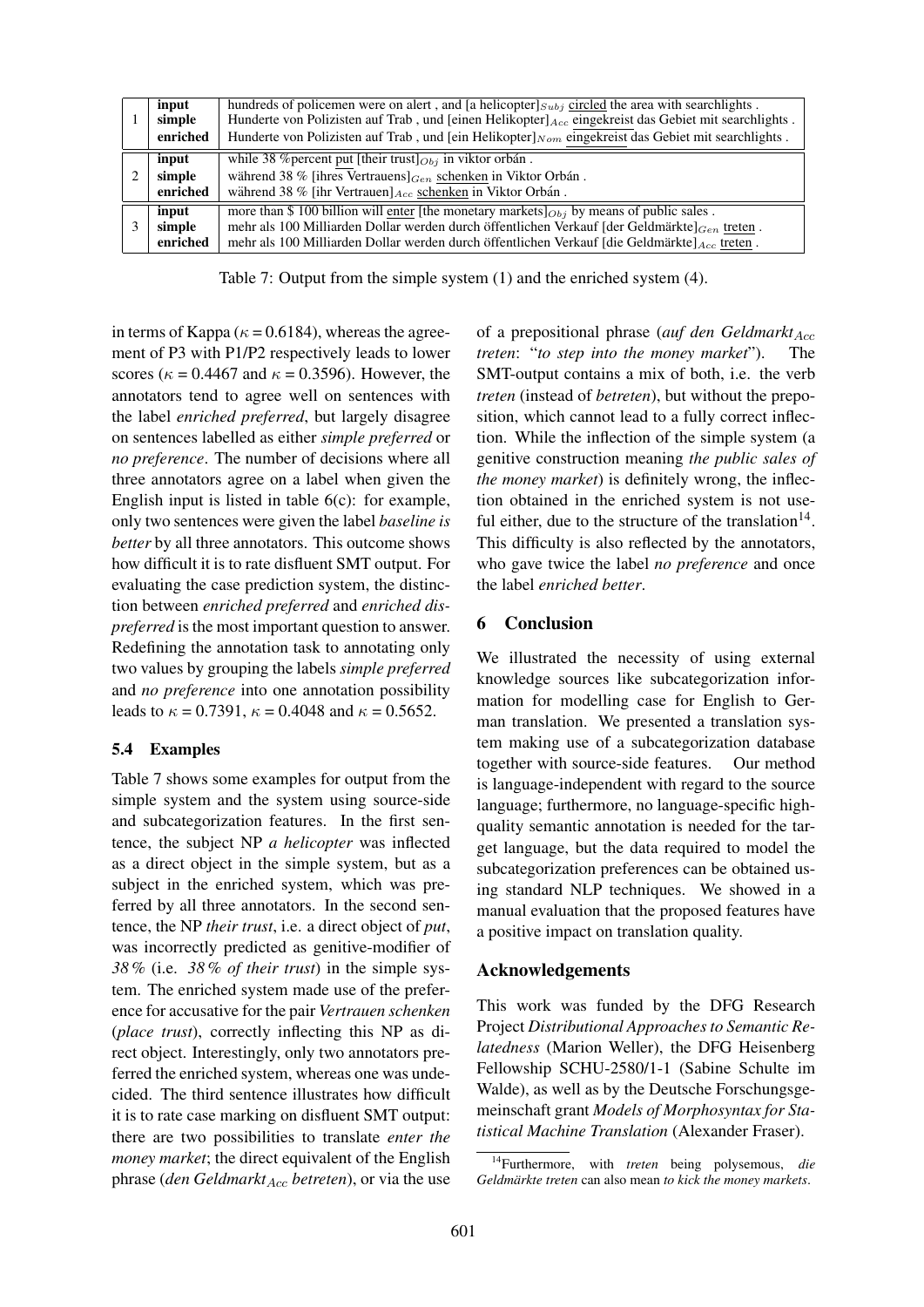#### References

- Bernd Bohnet. 2010. Top Accuracy and Fast Dependency Parsing is not a Contradiction. In *Proceedings of the 23rd International Conference on Computational Linguistics (COLING) 2010*, pages 89– 97, Beijing, August.
- Ted Briscoe and John Carroll. 1997. Automatic Extraction of Subcategorization from Corpora. In *Proceedings of the 5th ACL Conference on Applied Natural Language Processing*, pages 356–363, Washington, DC.
- John Carroll and Alex C. Fang. 2004. The Automatic Acquisition of Verb Subcategorisations and their Impact on the Performance of an HPSG Parser. In *Proceedings of the 1st International Joint Conference on Natural Language Processing*, pages 107– 114, Sanya City, China.
- John Carroll, Guido Minnen, and Ted Briscoe. 1998. Can Subcategorisation Probabilities Help a Statistical Parser? In *Proceedings of the 6th ACL/SIGDAT Workshop on Very Large Corpora*, Montreal, Canada.
- Jinho D. Choi and Martha Palmer. 2012. Getting the Most out of Transition-Based Dependency Parsing. In *Proceedings of the 49th Annual Meeting of the Association for Computational Linguistics: Human Language Technologies*.
- Charles J. Fillmore, Christopher R. Johnson, and Miriam R.L. Petruck. 2003. Background to FrameNet. *International Journal of Lexicography*, 16:235–250.
- Alexander Fraser, Marion Weller, Aoife Cahill, and Fabienne Cap. 2012. Modeling Inflection and Word-Formation in SMT. In *Proceedings of the the European Chapter of the Association for Computational Linguistics (EACL)*, Avignon, France.
- Michel Galley, Mark Hopkins, Kevin Knight, and Daniel Marcu. 2004. What's in a Translation Rule? In *Proceedings of the Human Language Technology and North American Association for Computational Linguistics Conference (HLT-NAACL)*.
- Spence Green and John DeNero. 2012. A Class-Based Agreement Model for Generating Accurately Inflected Translations. pages 146–155.
- Bryant Huang and Kevin Knight. 2006. Relabeling Syntax Trees to Improve Syntax-Based Machine Translation Quality. In *Proceedings of the Human Language Technology Conference of the North American Chapter of the ACL*.
- Minwoo Jeong, Kristina Toutanova, Hisami Suzuki, and Chris Quirk. 2010. A Discriminative Lexicon Model for Complex Morphology. In *Proceedings of the Ninth Conference of the Association for Machine Translation in the Americas (AMTA 2010)*.
- Ahmed El Kholy and Nizar Habash. 2012. Translate, Predict or Generate: Modeling Rich Morphology in Statistical Machine Translation. In *European Association for Machine Translation*.
- Karin Kipper Schuler. 2006. *VerbNet: A Broad-Coverage, Comprehensive Verb Lexicon*. Ph.D. thesis, University of Pennsylvania, Computer and Information Science.
- Katrin Kirchhoff, Daniel Capurro, and Anne Turner. 2012. Evaluating User Preferences in Machine Translation Using Conjoint Analysis. In *European Association for Machine Translation*.
- Upali S. Kohomban and Wee Sun Lee. 2005. Learning Semantic Classes for Word Sense Disambiguation. In *Proceedings of the 43rd Annual Meeting on Association for Computational Linguistics*, pages 34–41, Ann Arbor, MI.
- Thomas Lavergne, Olivier Cappé, and François Yvon. 2010. Practical very large scale CRFs. In *Proceedings the 48th Annual Meeting of the Association for Computational Linguistics (ACL)*, pages 504–513. Association for Computational Linguistics, July.
- Beth Levin. 1993. *English Verb Classes and Alternations*. The University of Chicago Press.
- Ding Liu and Daniel Gildea. 2008. Improved Treeto-String Transducers for Machine Translation. In *ACL Workshop on Statistical Machine Translation*.
- Ding Liu and Daniel Gildea. 2010. Semantic Role Features for Machine Translation. In *Proceedings of the 23rd International Conference on Computational Linguistics (COLING) 2010*.
- Diana McCarthy, Rob Koeling, Julie Weeds, and John Carroll. 2007. Unsupervised Acquisition of Predominant Word Senses. *Computational Linguistics*, 33(4):553–590.
- Cédric Messiant. 2008. A Subcategorization Acquisition System for French Verbs. In *Proceedings of the Student Research Workshop at the 46th Annual Meeting of the Association for Computational Linguistics*, pages 55–60, Columbus, OH.
- Martha Palmer, Daniel Gildea, and Paul Kingsbury. 2005. The Proposition Bank: An annotated Resource of Semantic Roles. *Computational Linguistics*, 31(1):71–106.
- Kishore A. Papineni, Salim Roukos, Todd Ward, and Wei-Jing Zhu. 2001. BLEU: a Method for Automatic Evaluation of Machine Translation. Technical Report RC22176 (W0109-022), IBM Research Division, Thomas J. Watson Research Center.
- Anoop Sarkar and Daniel Zeman. 2000. Automatic Extraction of Subcategorization Frames for Czech. In *Proceedings of the 18th International Conference on Computational Linguistics*, Saarbrucken, Ger- ¨ many.